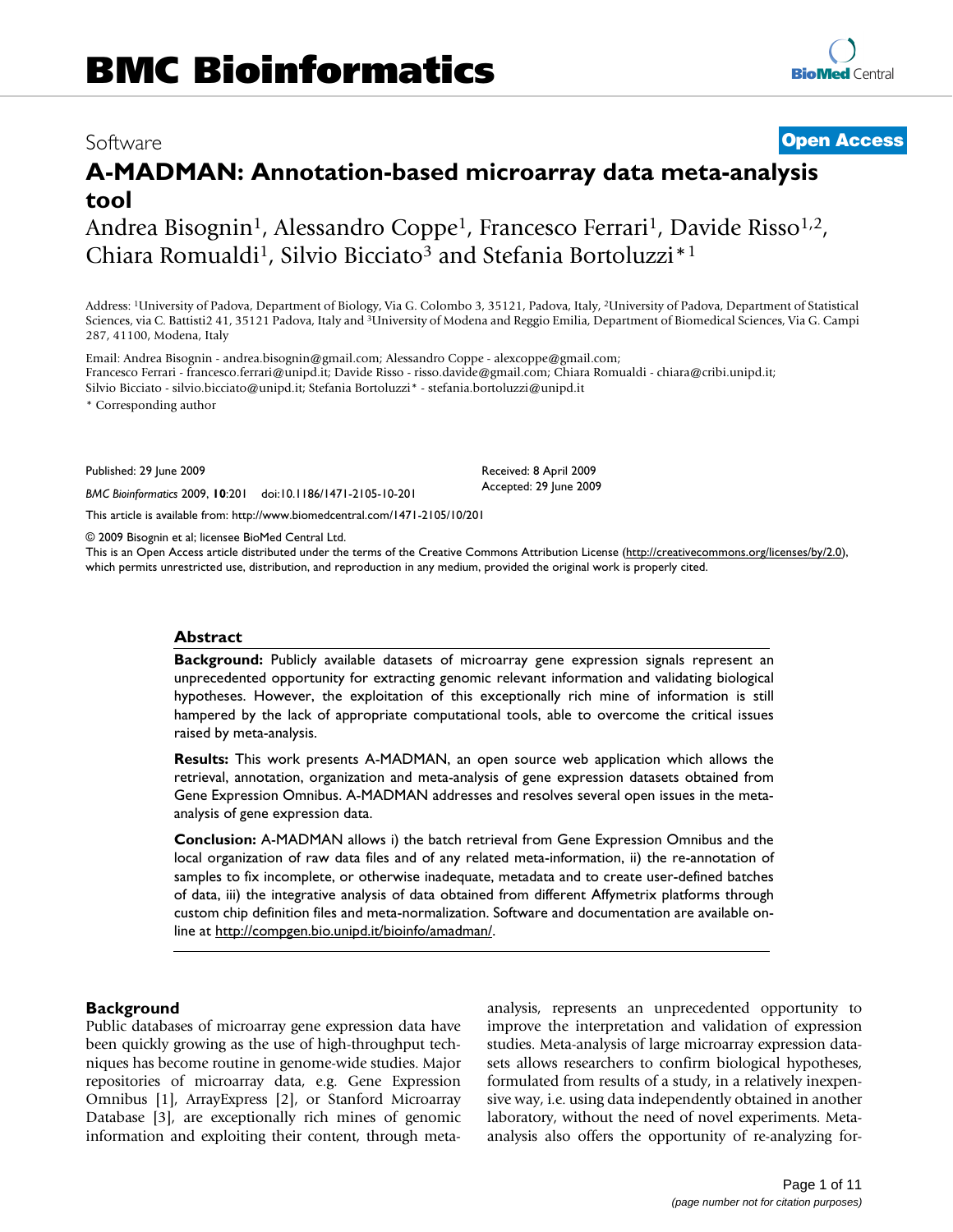merly available data, in combination with new samples and state-of-the-art computational methods, thus increasing the reliability and robustness of results. Finally, metaanalysis enhances the capabilities of bioinformatics methods to obtain precise estimates of gene expression differentials and to assess the heterogeneity of overall estimates.

#### *Challenges of integrative analysis of expression data*

In recent years, different strategies to combine results from independent but related studies have been proposed. The choice of the most effective meta-analysis technique depends on the type of response (e.g., binary, continuous, survival) and on the objective of the study. Meta-analysis strategies can be divided into two broad classes: data integration and data combination. Statistical techniques as vote counting [4], p-value or rank combination [5-7] and effect size estimation [8] have been used for meta-analyses based on data integration. Instead, data combination encompasses the direct comparison of different studies, is applicable only when expression profiles have been obtained using the same array technology (e.g. Affymetrix, Agilent, Illumina, etc.) and requires an *ad-hoc* normalization step of the raw data files.

Despites numerous efforts, mining and analyzing publicly available microarray data still represents a bioinformatics challenge and the lack of appropriate tools able to overcome critical issues, as annotation, cross-platform comparison and handling of metadata, is still hampering the potentialities of large-scale meta-analyses. Performing a meta-analysis of independent microarray studies requires to carefully handle the heterogeneity of array designs, which complicates cross-platform integration, and of sample descriptions, which impact the correct characterization of specimens. At least for the case of Affymetrix arrays, cross-platform comparison has partially been solved by the adoption of custom Chip Definition Files (custom-CDF) which, relating probe sequences to annotated entities as genes or transcripts, allow matching expression profiles across subsequent generations of microarrays [9-11]. Instead, retrieval, organization and utilization of meta-information is still an extremely critical step which impacts the correct match between raw data files and sample IDs and the organization of samples into meaningful, homogeneous groups. This task is further complicated by the fact that i) datasets may be incompletely annotated, ii) the relationship between specimen, biological sample, phenotypic characteristics and raw data files, the most granular object in repositories, may be not sufficiently explicit, and iii) the procedures for managing large numbers of data files and related meta-information are tedious and error prone [12].

# *Available tools*

Different computational tools have been proposed for retrieval and meta-analysis of microarray expression data

[13-21]. In particular, GEOSS (formerly GeneX) is a webinterfaced system for the storage and local analysis of microarray data [13]; CrossChip uses probe by probe sequence comparison to integrate data from different generations of Affymetrix arrays [14]; the server version of SeqExpress has a GEO integration tool which allows for retrieval and analysis of GEO Data Sets and GEO Series [15]; GenePattern contains a module (*GEOImporter*) for importing single GEO Data Sets or Series [16]; WGAS is a multi-purpose web-based analysis system [17]; GEOquery is a Bioconductor package for downloading and parsing SOFT files from GEO [18]; EzArray, is an Affymetrix-centered analysis system [19]; Microarray Retriever (MaRe) allows batch retrieval of microarray data from GEO and ArrayExpress according to user-defined searching criteria [20]; EMAAS allows importing and analyzing data from several repositories including GEO [21]. Some of these tools provide a user friendly interface for searching and retrieval of data from GEO and ArrayExpress, others implement database structures for storing and locally organizing the data and others offer modules for applying well established meta-analysis algorithms and procedures. However, none of them allows altogether i) the batch retrieval and local organization of raw data files and of any related meta-information, ii) the re-annotation of samples to create user-defined batches of data, iii) the integrative analysis of data obtained from different platforms, and iv) the sharing of data, meta-information, analysis flows and results.

# *A-MADMAN approach*

The purpose of this paper is to present A-MADMAN, an open source web application for the meta-analysis of Affymetrix data contained in Gene Expression Omnibus (GEO). A-MADMAN allows retrieving, annotating, organizing and analyzing gene expression datasets. In particular, A-MADMAN addressees several of previously stated open issues in the meta-analysis of gene expression data allowing the integrative analysis of data obtained from different Affymetrix platforms through custom chip definition files and meta-normalization and the sharing of analysis flows and results.

# **Implementation**

#### *Architecture*

A-MADMAN is a web application that allows retrieving gene expression datasets from GEO, annotating and locally organizing the downloaded samples, and generating an R object (*ExpressionSet*) which contains the integrated expression levels and all available metadata and sample characteristics. The gene expression data are obtained through a meta-analysis approach which includes signal generation, probe re-annotation into gene-centered identifiers, merging of expression levels from different experiments and a normalization step. A-MADMAN generates an *ExpressionSet* object in which the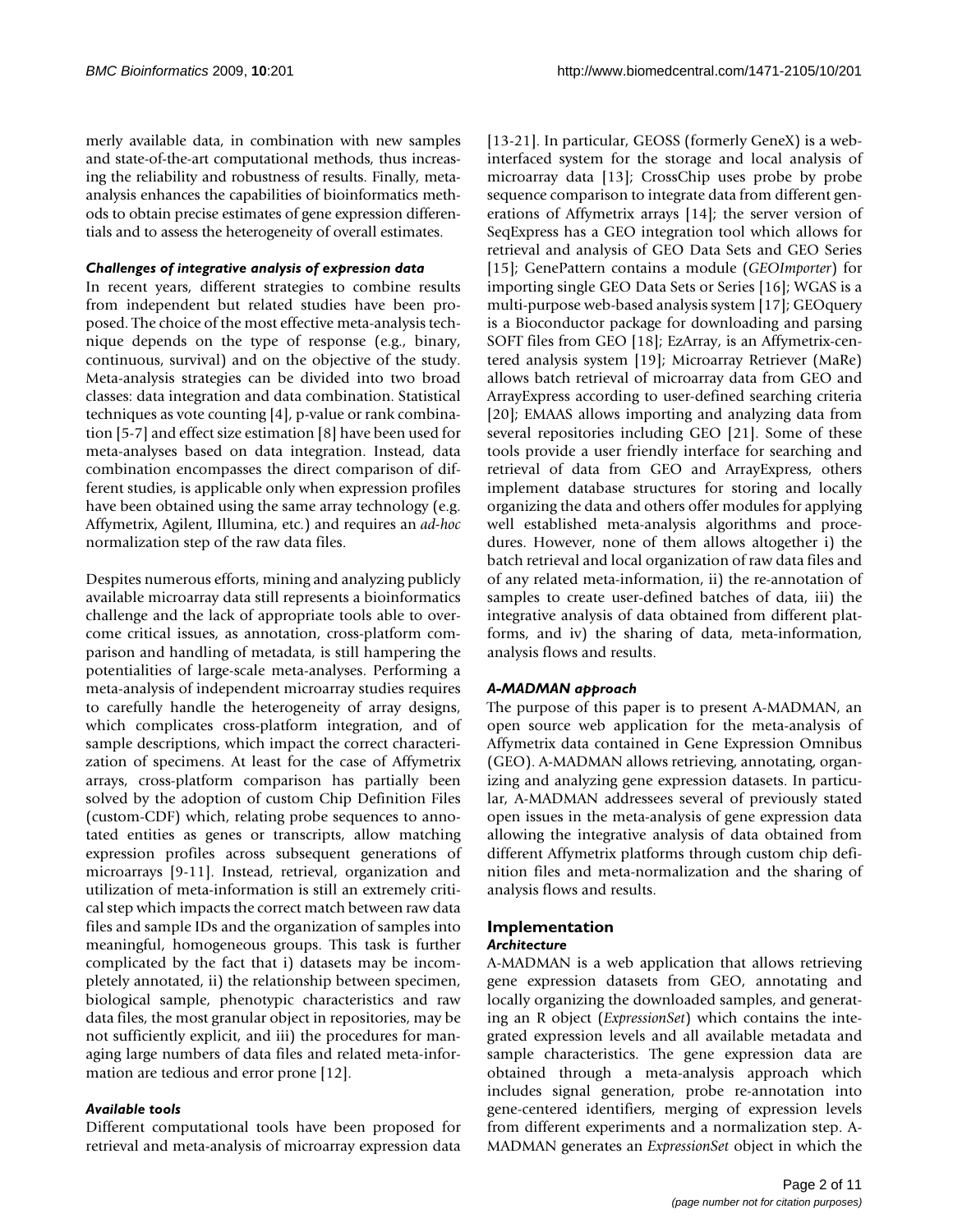meta-expression levels from multiple experiments are completed by GEO-derived and user-defined metadata. The final *ExpressionSet* contains all the necessary information to perform, directly in R, any higher level analysis (e.g., SAM or limma) of all downloaded and integrated data.

A-MADMAN web application comprises a console, a job server and a web-application (Figure 1). The console is needed for the first phases of data retrieval, import and database filling. It performs the automatic download and organization, in a proper and transparent file system hierarchy, of raw data and annotations from Gene Expression Omnibus, starting from a configuration file listing the accession numbers of GEO series and/or samples to download. Metadata of GEO records are automatically imported into a local relational database to assist subsequent manual annotation and selection of samples from the web application. The job server is in charge for asynchronous execution of jobs which, depending on data size and algorithm, can be computationally intensive and take longer than allowed by an HTTP response-request cycle. The core of the framework is the web application, whose user friendly front-end facilitates data organization, annotation and analysis (Figure 2).

# *Technical details*

The software, written in python [22], is based on the popular Django web framework [23] and uses the R environment for statistical computing as a backend [24] [see Additional file 1]. A-MADMAN supports a collaborative working style for local or geographically dispersed teams through LAN or Internet deployment options, but can also be installed on a single personal computer with Windows operating system through an all-in-one package that bundles all required dependencies except R. The standalone package is completed by supporting material (i.e., program description and installation instructions) and by a step-by-step tutorial [25].

A-MADMAN natively supports retrieval and analysis of human data, but it can be customized, as explained in the documentation, for analyzing data from other species or to use third party custom CDF sets.

# **Results**

#### *Data organization*

The *User* logins into the A-MADMAN web application with a personal account. A user may be part of a *Group* of users sharing the same rights on projects and related resources. A *Project* is a collection of samples, series, tags, baskets and analyses owned by a group. *Series* and samples are the primary data objects imported via the console commands. A *Sample* is a single experiment, each associated to a CEL file and to metadata extracted from the GEO

*miniml* file. A *Series* is a collection of samples, as defined in GEO.

The user can create additional data entities, critical for planning and execution of analyses, and associate them to primary data. In particular, A-MADMAN supports the following entities:

*Individual*: a given biological entity (e.g., a patient) to which one or many samples refer to;

*Tag*: a free-text, descriptive label assigned to any sample and used for sample selection and grouping. The *tags* menu allows managing and creating tags to annotate/ describe samples, through a labeling system whose complexity depends on the project, on the biological question and on the type of analysis.

*Basket*: a named collection of samples obtained making a logical query on tags.

#### *Data annotation*

Data and metadata of selected *Series* and *Samples*, automatically downloaded from GEO, are imported into A-MADMAN and organized in a file system hierarchy. *Sample* characterization can be further enriched by userdefined annotations and tags. The tag based annotation system is central to A-MADMAN meta-analysis philosophy and can be used to:

i) exploit GEO metadata information, although incomplete, inaccurate and not conform to a controlled vocabulary. The A-MADMAN tag system allows the user to define his own vocabulary and consistency is enforced by the software itself (i.e. new tags must be defined and described before usage);

ii) test new hypotheses not envisioned by the original authors enriching the sample annotations with information derived from bibliographic references or from other sources.

*Samples* can be grouped in user-defined data baskets on the basis of logical queries performed on tag information (Figures 1 and 3). A parsing system has been implemented to specifically support this flexible extraction mechanism. The parser exploits a simple, custom query language where standard Boolean operators and explicit parenthesis precedence allow the user to populate baskets using a friendly interface and an almost natural language expression. For instance, once collected a muscle-related gene expression database and created a muscle physiology and disease tag system, a query like '*young AND male AND dystrophy AND NOT (Becker OR limb-girdle)*' allows populating a *Basket* with only those samples derived from young,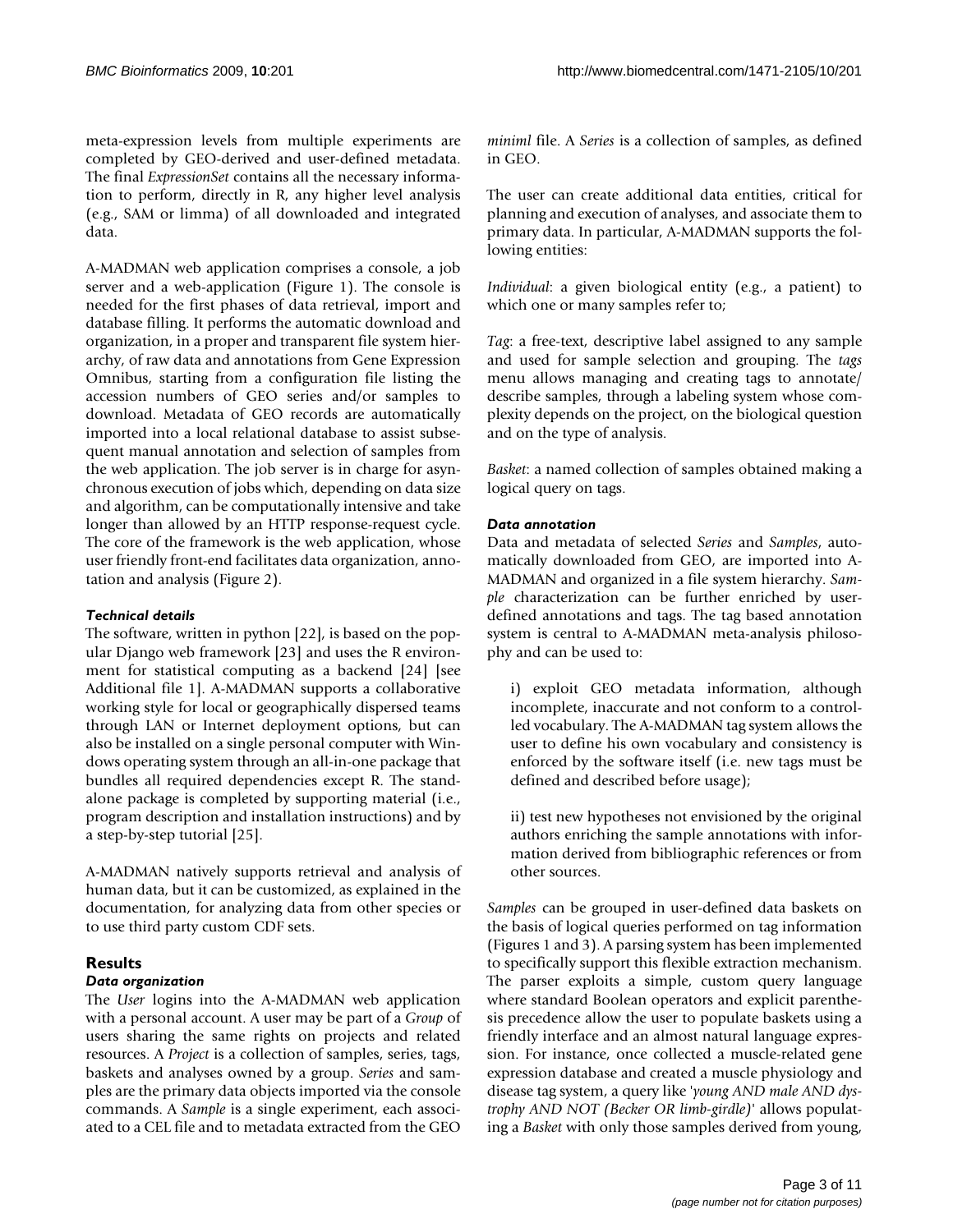

#### **Figure 1**

**A-MADMAN architecture**. A-MADMAN includes console, job server and web-application. The console allows data retrieval, import and database filling. The web application is the user friendly and collaborative core of the system allowing data inspection, annotation and analysis. A *Project is a* collection of samples, series, tags, baskets and analyses owned by a user or by a group of users. *Series* and samples data and metadata come from GEO. The user can create an annotation system based on tags and assign samples to individuals. Queries on Boolean combinations of annotation tags are used to select and extract groups of samples, giving rise to baskets. One or more baskets are passed to a customisable analysis workflow (a job server is in charge for asynchronous execution of jobs) outputting an R workspace, facilitating following analyses.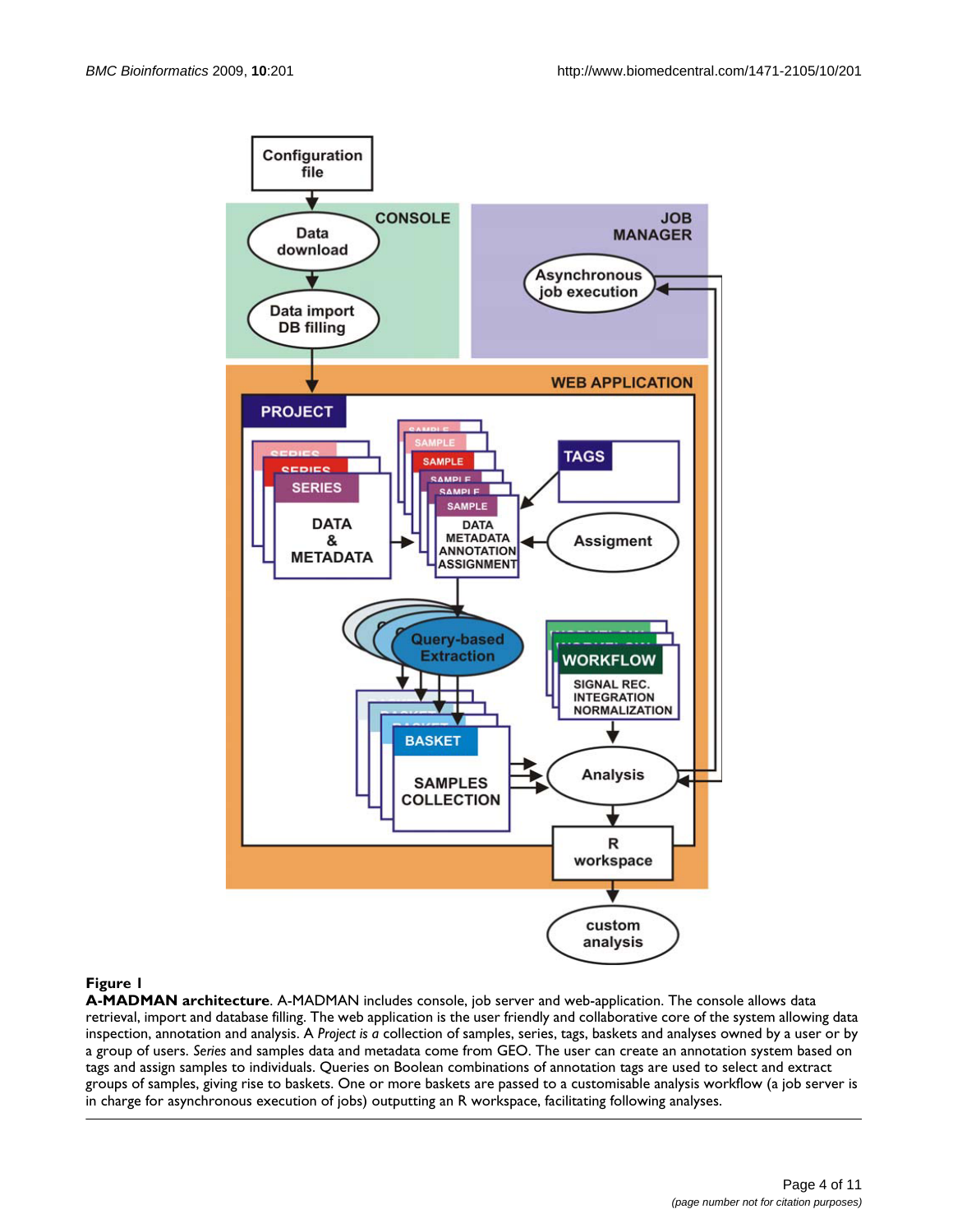| Home                                                                                                                                                                                                                                                                    | Projects<br>Administration<br>Logout                                                                                                                                                                                                                                                                                                                                                                                     |                         |                        | Logged in as stefania<br>Project: muscle |
|-------------------------------------------------------------------------------------------------------------------------------------------------------------------------------------------------------------------------------------------------------------------------|--------------------------------------------------------------------------------------------------------------------------------------------------------------------------------------------------------------------------------------------------------------------------------------------------------------------------------------------------------------------------------------------------------------------------|-------------------------|------------------------|------------------------------------------|
| <b>Series</b>                                                                                                                                                                                                                                                           | Samples<br><b>Baskets</b><br>Assign<br><b>Extract</b><br>Analyses<br>Tags                                                                                                                                                                                                                                                                                                                                                | <b>Custom Workflows</b> |                        |                                          |
| Data and metadata associated to a series<br>. Use buttons to select one or more samples to be tagged                                                                                                                                                                    |                                                                                                                                                                                                                                                                                                                                                                                                                          |                         |                        |                                          |
| · The tag cloud lists the group of tags represented in series samples and indicate the<br>relative abundance of different tags<br>· Platforms indicated in red are not supported (The corresponding cell files cannot be<br>included in basket to be used for analyses) |                                                                                                                                                                                                                                                                                                                                                                                                                          |                         |                        |                                          |
| Accession                                                                                                                                                                                                                                                               | GSE1007                                                                                                                                                                                                                                                                                                                                                                                                                  |                         |                        |                                          |
| Title                                                                                                                                                                                                                                                                   | Molecular profiles(HG-U95B,C,D,E) of dystrophin-deficient and normal human skeletal muscle                                                                                                                                                                                                                                                                                                                               |                         |                        |                                          |
| Summary                                                                                                                                                                                                                                                                 | molecular profiles (HG-U95B,C,D,E) of biopsy skeletal muscle samples obtained from 10 normal individuals and 10 DMD patients<br>Keywords = gene expression profiles of normal human skeletal muscles<br>Keywords = gene expression profiles of DMD patients' skelatal muscle samples<br>Keywords = Affymetrix HG-U95B<br>Keywords = Affymetrix HG-U95C<br>Keywords = Affymetrix HG-U95D<br>Keywords = Affymetrix HG-U95E |                         |                        |                                          |
| <b>Overall Design</b>                                                                                                                                                                                                                                                   |                                                                                                                                                                                                                                                                                                                                                                                                                          |                         |                        |                                          |
| Contributor<br>Judith Haslett mhan@enders.tch.harvard.edu                                                                                                                                                                                                               |                                                                                                                                                                                                                                                                                                                                                                                                                          |                         |                        |                                          |
| healthy $\text{GSE}1007$ young adult Child Duchenne<br>select all<br>deselect all<br>previous selection<br>invert selection<br>refresh platforms                                                                                                                        |                                                                                                                                                                                                                                                                                                                                                                                                                          |                         |                        |                                          |
| <b>Accession</b>                                                                                                                                                                                                                                                        | <b>Title</b>                                                                                                                                                                                                                                                                                                                                                                                                             | <b>Platform</b>         | <b>Individual Tags</b> |                                          |
| GSM15912                                                                                                                                                                                                                                                                | Normal human skeletal muscle sample 1                                                                                                                                                                                                                                                                                                                                                                                    | hgu95b                  | 160                    | young healthy GSE1007                    |
| GSM15913                                                                                                                                                                                                                                                                | Normal human skeletal muscle sample 2                                                                                                                                                                                                                                                                                                                                                                                    | hqu95b                  | 161                    | child healthy GSE1007                    |
| GSM15914                                                                                                                                                                                                                                                                | Normal human skeletal muscle sample 3                                                                                                                                                                                                                                                                                                                                                                                    | hqu95b                  | 162                    | child healthy GSE1007                    |
| GSM15915                                                                                                                                                                                                                                                                | Normal human skeletal muscle sample 4                                                                                                                                                                                                                                                                                                                                                                                    | hgu95b                  | 163                    | child healthy GSE1007                    |
| GSM15916                                                                                                                                                                                                                                                                | Normal human skeletal muscle sample 5                                                                                                                                                                                                                                                                                                                                                                                    | hqu95b                  | 164                    | child healthy GSE1007                    |
| GSM15917                                                                                                                                                                                                                                                                | Normal human skeletal muscle sample 6                                                                                                                                                                                                                                                                                                                                                                                    | hqu95b                  | 165                    | child healthy GSE1007                    |
| GSM15918                                                                                                                                                                                                                                                                | Normal human skeletal muscle sample 7                                                                                                                                                                                                                                                                                                                                                                                    | hqu95b                  | 166                    | child healthy GSE1007                    |

#### **Figure 2**

**Screenshot of the A-MADMAN web application**. The figure shows a series object, with associated data, metadata, userdefined annotation and sample assignment. A tag cloud indicates the relative frequency of tags associated to samples pertaining to the series.

male patients affected by any muscular dystrophy different from the Becker's or the Erb's ones.

*Baskets* can contain *Samples* from different platforms. Gene expression signals generation, platforms integration and normalization are then performed on *Baskets* according to the basic analysis workflow shown in Figure 3.

The labeling system allows creating data structures which are tailored to the subsequent meta-analysis. For instance, samples can be tagged to identify differentially expressed genes from two-class or multi-class comparisons or may be labeled to generate a large data matrix, accounting for different biological contests, when the goal is to detect coexpressed genes. Practically, the user can *Create a custom*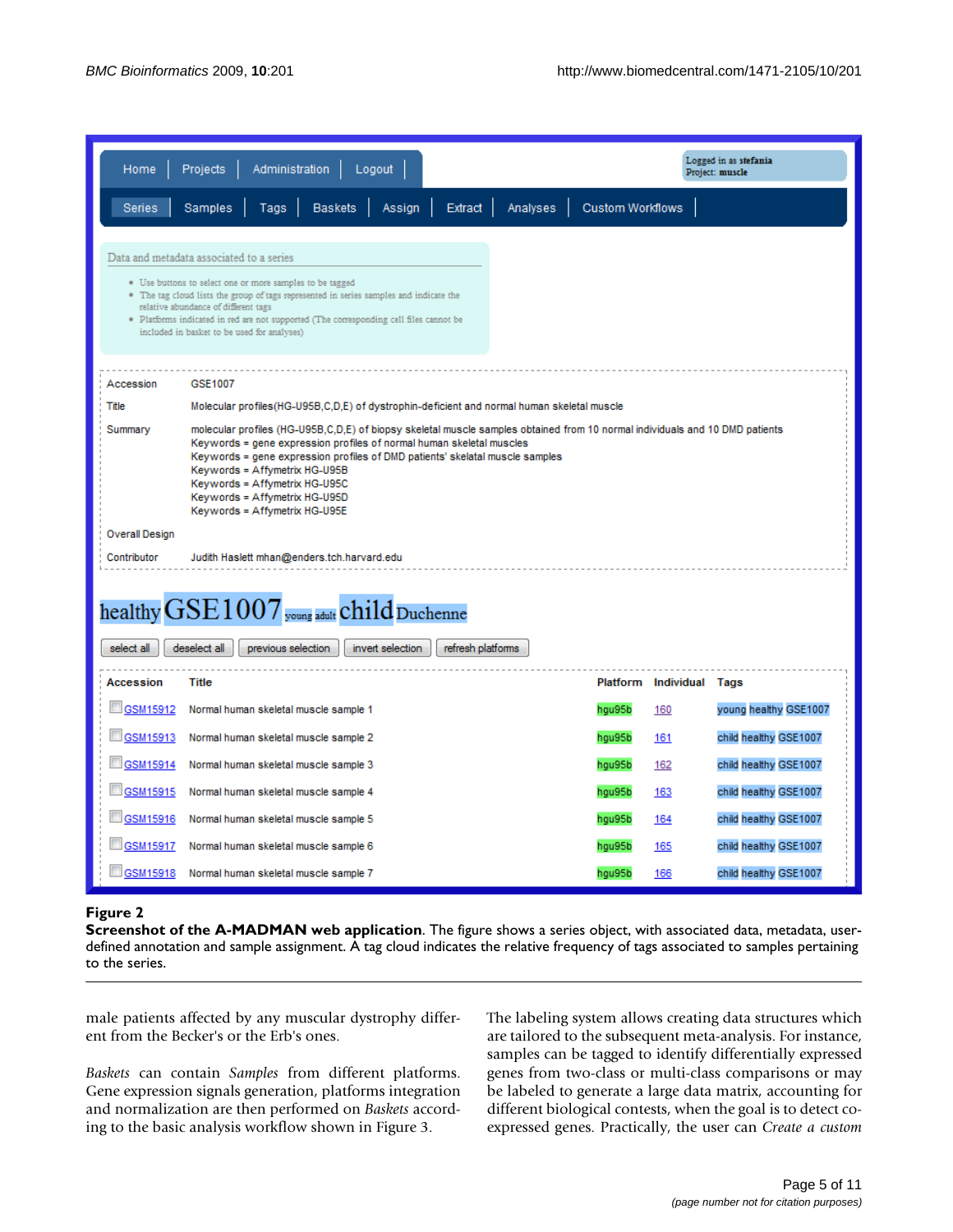

# **Figure 3**

**Outline of the basic analysis workflow of A-MADMAN**. Once data and metadata are downloaded, organized and annotated, tag-based queries can be used to create data baskets. In the figure two data baskets are represented, each including samples obtained from three platforms (circles represent samples; red and blue borders represent two different baskets, corresponding for instance to healthy and diseased individuals; yellow, green ad light blue filling represent different platforms; numbers indicates specific individuals; squares stand for single expression values). RMA is carried out separately for each platform, according to the selected CDF, and gene expression levels and metadata, originating from user-defined annotations, are incorporated into a number of *ExpressionSet* objects corresponding to represented platforms. The annotations are used to generate a non-redundant list of gene-centered identifiers, which become the rows of a data matrix filled with integrated expression values, obtained averaging the expression levels of the various platform-specific probesets/metaprobesets (as shown for expression level of gene X in individual 1). After a final normalization step, by quantile distribution transformation, the integrated *ExpressionSet* object is produced.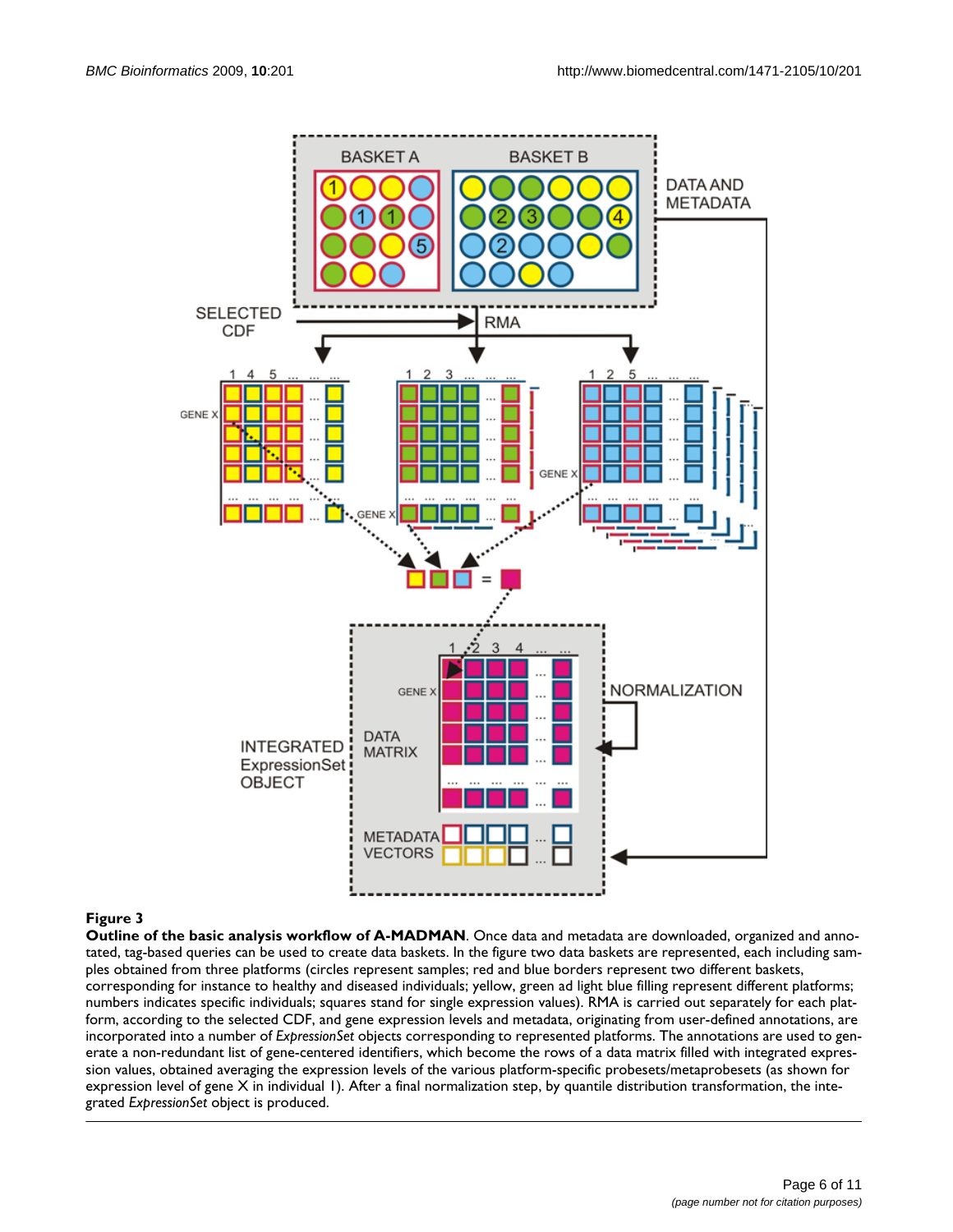*Tags system* and use it for *tagging* series/samples. The tag annotation system is based on the conceptual model of bottom-up classification, recently exploited by many social network web sites to organize and search data not amenable to enter a predefined and unambiguous taxonomy. This model enables the user to create a project-tailored, controlled, but unconstrained vocabulary to describe biological or technical characteristics of samples, which may be significant and informative according to the specific scopes of a meta-analysis.

One of the most critical problems in meta-analyses is originated by the inexplicit relationship among individuals/ patients and samples. The granularity of Affymetrix-based gene expression data in GEO is represented by .CEL files but, depending on the platform, the RNA of a single individual may have been hybridized to more than one array, i.e. may be associated to more than a single .CEL file. A typical example of this one-to-many association between individuals and .CEL files is represented by the HG-U95 and HG-U133 sets with up to 5 or 2 possible raw data files for each biological sample, respectively, and a given .CEL file is not directly associated to a patient/sample ID. Said that, A-MADMAN interface considerably facilitate the matching of individuals to .CEL files and metadata, which can be inferred by combining metadata with information available in other formats and repositories, e.g. in a publication, in a supplementary information file, in a studydedicated web site. A-MADMAN can relate each *Sample* to an *Individual* in two ways, i.e. through an automatic assignment (unique IDs, representing individuals, are given to samples) or using a knowledge-based assignment. In the latter case, the user-friendly interface allows matching samples and individuals according to the information derived from GEO or from original references or project websites.

#### *Dataset/s extraction*

Once samples are tagged and assigned to individuals, the user may set up a query, based on a Boolean combination of annotation tags, to select and *Extract* samples and put them in a *basket*. The *baskets* represent the starting point of the subsequent analysis, i.e. the objects from which expression profiles are generated and information for the supervised comparisons are retrieved. Once selected one or more available baskets, all analyses will be conducted automatically, following a workflow selected by the user.

# *Analyses*

The action *Analyses* of A-MADMAN allows viewing analyses status, debugging information, logs and results, while the *Administration* action allows the administration of users, groups and projects, according to the allotted permissions. Analyses are conducted by the R backend powered by packages of the Bioconductor project [26],

downloaded and installed automatically the first time they are required.

A-MADMAN contains a standard analysis workflow which may be applied to one or more baskets, but any *User* can create custom workflows, editing a workflow template, and share them within a *Group*. This feature makes easily customizable and expandable the analysis flow. The basic analysis workflow comprises the following steps:

1. creation of a work directory named after the current analysis and copy of the selected raw data files to the work directory;

2. signal reconstruction using RMA algorithm [27];

3. generation of an *ExpressionSet* containing expression profiles and metadata;

4. integration of different chip platforms trough matching of platform-dependent probesets to integrated probesets.

5. normalization of the final *ExpressionSet* with quantile distribution transformation [28].

The standard workflow is implemented as a template with three blocks of code that can be modified or replaced by the user, through the web interface, to define custom workflows. Specifically, the user can customize the *cdf\_flavour*, i.e. the type of CDF used in the signal reconstruction (the default is GeneAnnot-based CDFs), the *signal\_reconstruction*, i.e. the algorithm and parameters for signal reconstruction (the default is RMA with standard parameters), and the *additionalcode* block containing code to be run after the platform integration phase (the default performs the meta-normalization code). Blocks are written mixing R code [24] and some tags of the Django templating engine [23] and must conform to some conventions detailed in the A-MADMAN documentation. This type of customization, where the user can directly change the template code, allows a greater flexibility as compared to implementing a web interface with a fixed number of analytical options. The workflow customization is particularly useful in the frame of a collaborative resource, allowing easy sharing of both data and analysis schemas.

# *Signal reconstruction*

A-MADMAN supports different Affymetrix platforms and the integration of data obtained with subsequent generations of chips is achieved through the annotations of several, gene-centered CDF packages [see Additional file 2]. In a given meta-analysis project, a subset of supported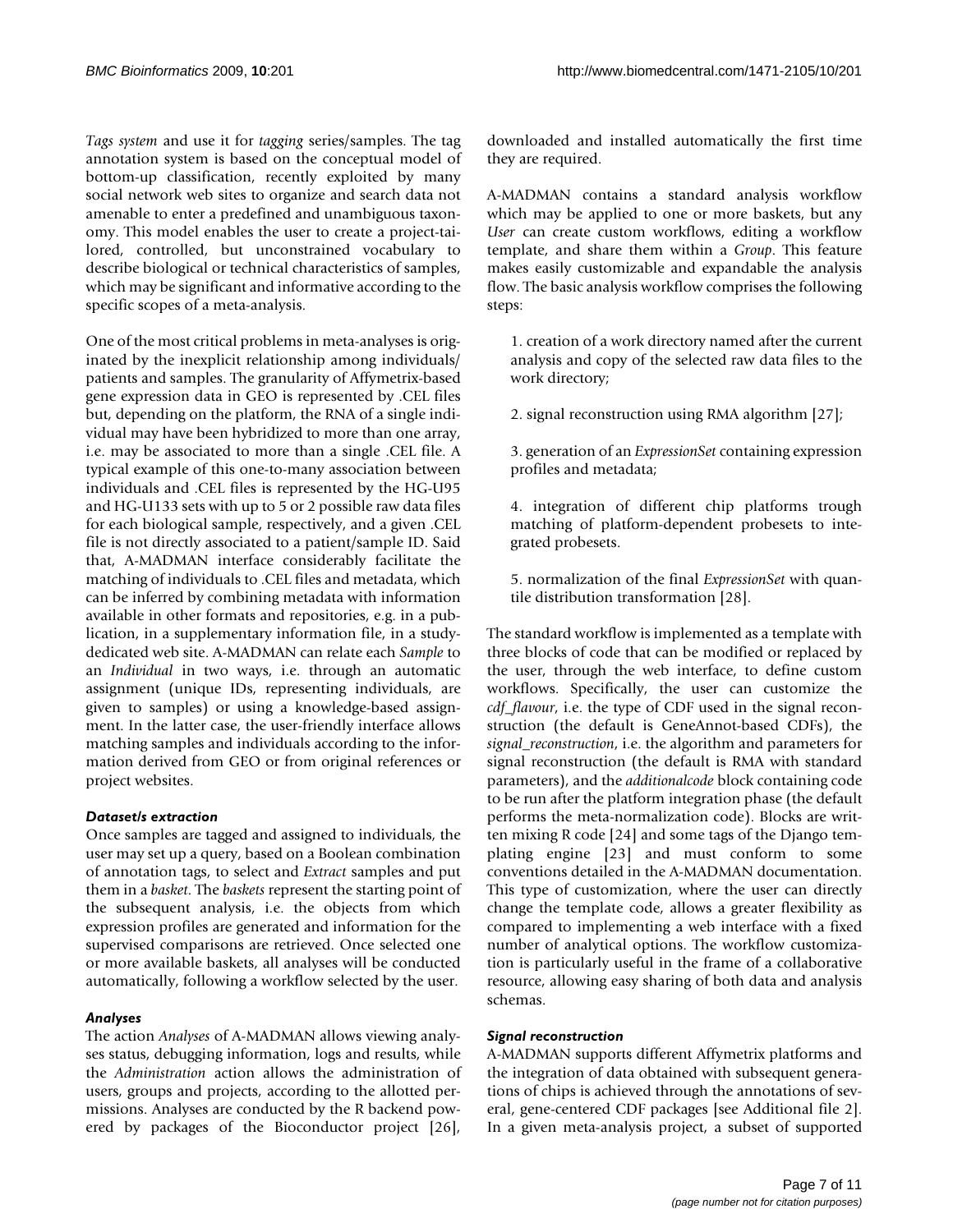platforms will be represented. The first step of analysis is the platform-specific quantification of expression levels from probes intensities. This can be carried out using RMA, probably the most efficient algorithm when dealing with the elevate number of Affymetrix arrays of a metadataset [27]. In this phase microarray probes can be reorganized and annotated using different Chip Definition Files [10,11]. In particular, for human expression data, the user may choose among standard Affymetrix CDFs [29], GeneAnnot-based CDFs [30] or Entrez-based CDFs [31].

If the data baskets under consideration are composed by samples obtained from more than one platform, RMA will be carried out separately for each platform on all those samples which are homogeneous with respect to the selected CDF (Figure 3). Gene expression levels and metadata, originating from GEO or from user-defined annotations, are then incorporated into an *ExpressionSet* object, i.e., into the Bioconductor class that contains and describes microarray expression level assays.

# *Platforms integration*

The annotations of the selected CDFs are used to generate a non-redundant list of gene-centered identifiers, each derived from one or more platform-specific probesets/ metaprobesets. This list constitutes the backbone grid of the integrated data matrix whose values will be composed from gene expression signals derived from the various samples. Since each platform represented in the baskets will contribute expression data according to a list of platform-CDF dependent probesets (or metaprobesets), the values of the integrated data matrix will be obtained averaging the expression levels of the various platform-specific probesets/metaprobesets (Figure 2). It's worthwhile noting that if the original Affymetrix CDF is chosen, the expression values pertaining to a gene maybe averaged twice, i.e. intra and inter platform, given the probe redundancy inherent in these definition files.

According to the adopted CDF and to the combination of platforms in the basket, a fraction of the gene identifiers in the integrated data matrix may include some <NA> values. Since expression vectors including some <NA> values may represent a problem for the subsequent analyses, the user may choose to fill empty cells using a specific function, e.g. SAM imputes missing values via a K-Nearest Neighbor algorithm. In the case that a given gene is not represented in any platform of the baskets, i.e. if the data matrix has an entire row of <NA>, the record will be pruned so that the final integrated expression matrix contains only non-empty expression vectors.

Finally, the integrated data matrix is normalized to remove experiment-dependent biases. This normalization procedure is a crucial step to limit misleading outcomes

due to the direct integration of different datasets. Among the various normalization techniques proposed for microarray meta-analysis, the quantile distribution transformation has been demonstrated to be highly efficient for normalizing data across experiments [28]. Data transformations based on a reference empirical distribution function, in fact, have been extensively applied on single channel microarray technologies showing their ability to increase inter-studies expression comparability. In this case, the median expression across the experiments with the largest available number of probesets has been used as the reference empirical distribution function in the quantile normalization.

After normalization, the integrated data matrix represents the observed expression levels of the final *ExpressionSet* object, while GEO-derived and user-defined metadata compose the *phenoData* slot. As such, the *ExpressionSet* contains all the necessary information to perform any higher level analysis (e.g., SAM or limma) directly in R.

#### *An example on muscle expression data*

As a simple case study, we collected, annotated and analyzed with A-MADMAN a muscle-related gene expression dataset with the following main steps:

1. Data belonging to the GEO series GSE3307 (239 CEL files and related metadata) were downloaded and imported in a Project called "muscle-survey". The series belongs to the platforms GPL96 and GLP97 (Affymetrix HG-U133A and HG-U133B respectively), since most muscle biological samples were hybridized to both chips of the set.

2. Metadata and information coming from the original paper [32] were used to:

a) Build up a tag system, defining samples characterization (healthy, disease, age and disease type);

b) Apply the tags to the samples, obtaining an annotated database.

3. Samples were manually assigned to the corresponding individual IDs: Some individuals are represented two times in the samples (by two CEL files, one for each chip), since the same biological sample was hybridized to both platforms.

4. The query-based system was used to extract from the database three baskets:

a) A basket of 34 normal muscle samples for a total of 18 individuals;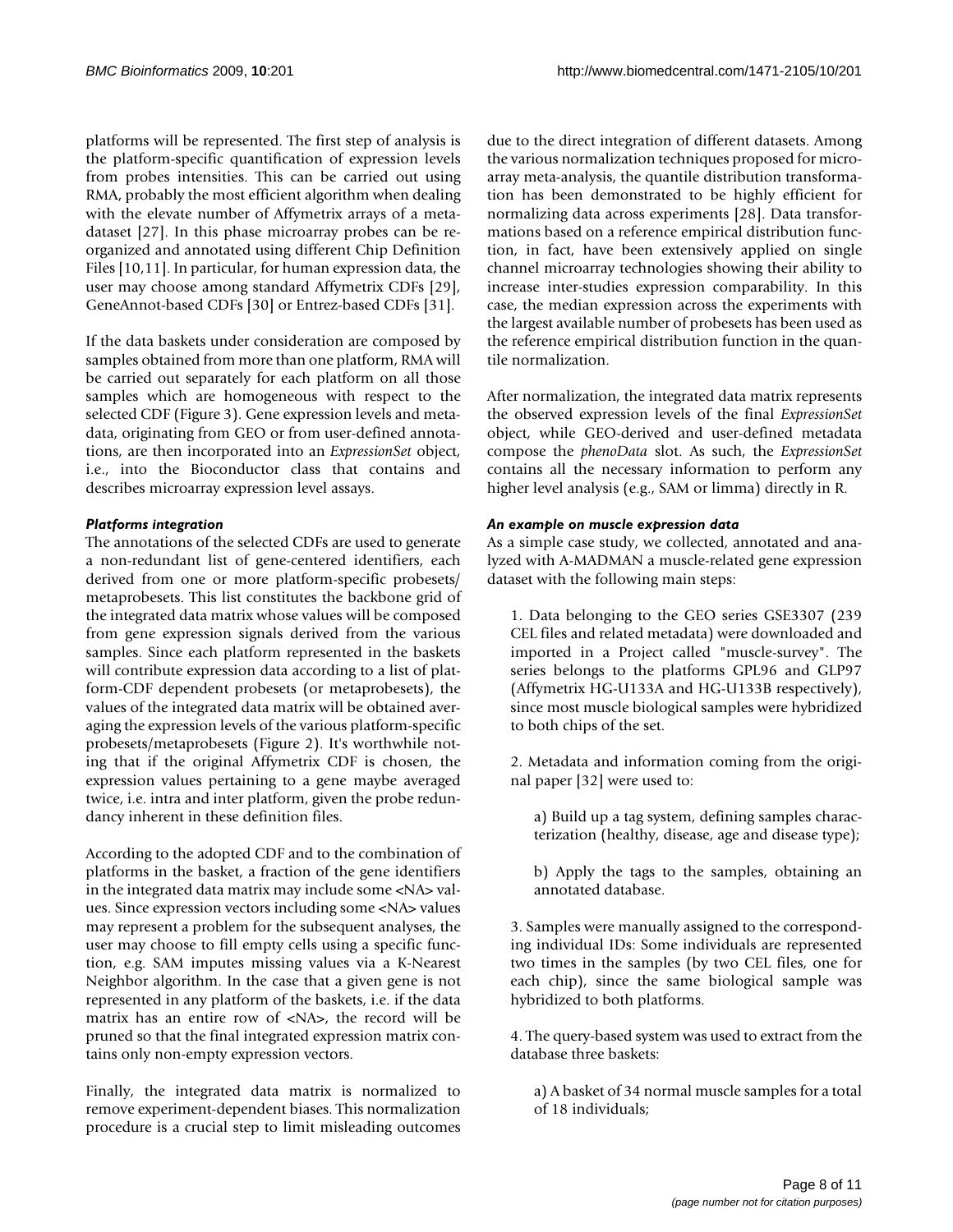b) Two baskets of Duchenne and Becker muscular dystrophy samples containing 20 and 9 samples respectively for a total of 15 individuals.

5. The default workflow (signal reconstruction, platform integration and normalization) was applied separately to the basket of normal samples and to the pair of Duchenne and Becker baskets, thus obtaining two ExpressionSets representing 11,174 GeneAnnot genes:

a) An ExpressionSet, collecting gene expression levels in normal muscle tissue, which can be exported and used for a classic co-expression analysis.

b) An ExpressionSet ready for the comparison of Duchenne and Becker expression profiles, for instance by SAM, to find genes differentially expressed in the two forms of the muscular dystrophy.

# **Discussion**

In recent years, high-throughput technologies represented a breakthrough for the analysis of gene expression levels and hundreds of microarray-based studies generated an overwhelming mass of potentially valuable data. Most of these data are organized in major repositories, are publicly available, and their meta-analysis represents an enormous opportunity for biologists and geneticists. However, the meta-analysis of data, obtained using a plethora of array platforms and experimental protocols in different laboratories, represents also a complex task for bioinformatics. Indeed, the integrated analysis of microarray data generated by different research groups on different array platforms requires *ad-hoc* computational methods to retrieve raw data files and any related meta-information, to fix incomplete, or otherwise inadequate, sample annotations, to integrate multiple data sets obtained using different technologies and to remove center- and platformspecific biases from the final integrated signals.

Despite major efforts to provide guidelines, formats, and standards for the annotation of microarray experiments, the identification, collection, and analysis of publicly available data sets still remains a cumbersome and errorprone process, further complicated by the heterogeneity of array designs and of sample characterization. The latter are among the most critical issues hampering meta-analysis approaches, since heterogeneous array designs complicate cross-platform integration and incomplete, or often inadequate, characterizations of specimens limit the robustness of statistical analyses. For the case of Affymetrix assays, the cross-platform comparison can partly be solved re-defining the array geometry through custom definition files and re-annotating the probesets in terms of unique entities (e.g., genes or transcripts). An expression profile associated to a unique gene identifier can be more easily matched across subsequent generations of microarrays [9-11] than a signal generated from a platformdependent probeset. On the contrary, retrieval, organization and utilization of sample characterizations (i.e. the meta-information) are still critical and often severely limit the possibility to organize samples into biologically meaningful and homogeneous groups. Indeed, the relationship between specimen, biological sample, phenotypic characteristics and raw data files, the most granular object in repositories, may be not sufficiently explicit or, even worse, may be scattered around the web as supplementary data to a scientific manuscript. As such, procedures for efficiently associating large numbers of data files and their related meta-information may be extremely tedious and error prone [12].

Several software and web tools have been proposed for retrieval, organization and meta-analysis of microarray expression data from public repositories [13-21]. However, none of them offers the possibility to retrieve and organize both data and meta-information, to use the latter to re-annotate samples, and integrate data obtained from different platforms.

A-MADMAN is a novel tool for meta-analysis of Affymetrix data contained in Gene Expression Omnibus, which allows retrieving, annotating, organizing and analyzing gene expression datasets. In particular, A-MADMAN addressees i) the batch retrieval from Gene Expression Omnibus and the local organization of raw data files and of any related meta-information, ii) the re-annotation of samples, iii) the creation of user-defined batches of data through queries performed on sample labels, and iii) the integrative analysis of data obtained from different platforms through custom chip definition files and meta-normalization.

The batch retrieval of gene expression data from both GEO and Array Express can be carried out using WGAS [17], MaRe [20] and EMAAS [21] while EzArray [19], the GEOquery package of Bioconductor [18], the server version of SeqExpress [15] and the *GEOImporter* module of GenePattern [16] are limited to data deposited in GEO. In particular, the *GEOImporter* module of GenePattern allows retrieving only a single series at once and does not permit to perform sub-selections of samples. MaRe, EMAAS and WGAS can retrieve multiple series/datasets. However, MaRe is limited to the simple search and retrieval of data (i.e. no further local action is taken after retrieval), while the web centralization of WGAS poses serious operative limitations with very large datasets. A-MADMAN, once downloaded raw files and meta-information, locally organizes and displays the data through a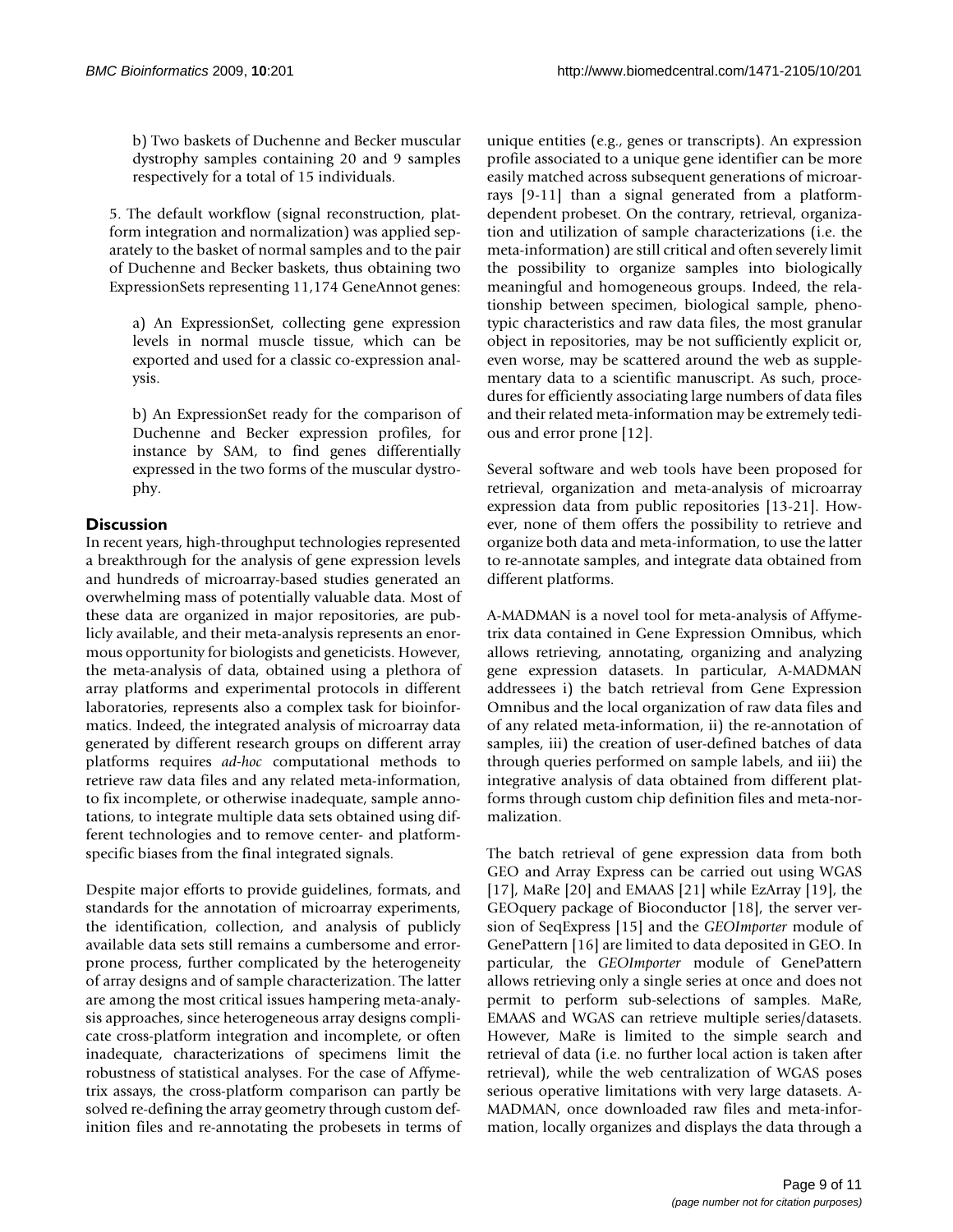user-friendly interface. Moreover, once data and metadata are retrieved, organized and annotated by A-MADMAN, they constitute a stable dataset which, being available through a web application, can be used to define and analyze different subsets of samples for answering different biological questions. The possibility of re-annotating samples, through user-defined assignments, is a peculiar feature of A-MADMAN and an improvement over all other available tools for meta-analysis. Indeed, a flexible assignment of .CEL files to specimens and a proper tracking of this association are necessary steps to efficiently exploit the mass of available data. However, handling multiple sample labeling and creating sub-classes of data may be so laborious and error-prone to discourage any meta-analysis diverse from the simple reproduction of the original experimental design. In A-MADMAN, samples are annotated using not only the original metadata but also a proprietary, controlled, but unconstrained vocabulary of descriptive terms. This project-tailored vocabulary allows adding biological, clinical, technical descriptions to the original sample annotations, thus widening the scopes of a meta-analysis. The annotation of samples through tags allows the definition and the extraction of any subset of data and, in principle, the meta-analysis of any userdefined experimental design. Specifically, one or multiple baskets of samples can be defined and extracted from the whole database simply using Boolean queries on the available tags and then used to construct any custom data matrix.

The platform integration step is not clearly addressed by most of the available tools. Indeed, the *ExpressionFileCreator* module of GenePattern, although allowing the use of custom CDF, cannot consider more than one platform at the time. Similarly, EzArray and EMAAS permit the analysis of only one type of Affymetrix platform in a given project. CrossChip [14], instead, uses probe by probe sequence comparison to integrate data from different generations of Affymetrix arrays. In CrossChip, when comparing Affymetrix platforms, only probes that have a certain amount of overlap in their nucleotide sequences in both arrays are retained in a *mask* file, which is later applied to the original .CEL files to generate new .CEL files. The new .CEL can be then be processed using any signal quantification algorithm. The major limitation of CrossChip is that only two platforms at the time can be compared. Differently, A-MADMAN can handle and integrate data generated by any type of Affymetrix arrays. Specifically, considering a set of samples obtained from more than one platform, expression signals are quantified separately for each platform on all those samples which are platformhomogeneous (Figure 3). Gene expression levels and metadata are incorporated into as many *ExpressionSet* objects as the different platforms represented in the baskets. The expression data of the various *ExpressionSet* (e.g.,

generated using RMA) are then integrated into a unique data matrix using a non-redundant list of gene-centered identifiers each derived from one or more platform-specific probesets/meta-probesets, using standard or custom CDFs. Each platform represented in the baskets contributes expression data according to a list of platform-CDF dependent probesets (or meta-probesets) and the values of the integrated data matrix are obtained averaging the expression levels of the various platform-specific probesets/metaprobesets (Figure 3). The final step of the integration is inter-platform quantile normalization, i.e. a data transformation using, as reference empirical distribution function, the median expression across the experiments with the largest available number of probesets.

A-MADMAN outputs an *ExpressionSet* object, which contains all the necessary information to perform any higher level analysis, i.e., the integrated data matrix of normalized expression levels and the GEO/user-defined metadata.

# **Conclusion**

We developed A-MADMAN a novel software which allows the retrieval, organization and meta-analysis of microarray expression data from public repositories. A-MADMAN presents several features not available in any current tool and specifically designed to plan and conduct meta-analyses of microarray expression data: i) perform the batch retrieval and local organization of raw data files and of any related meta-information, ii) re-annotate samples using meta-information, iii) create user-defined batches of specimens, and iv) integrate data obtained from different platforms through custom chip definition files and meta-normalization.

# **Availability and requirements**

• **Project name:** A-MADMAN

• **Project home page:** [http://compgen.bio.unipd.it/bio](http://compgen.bio.unipd.it/bioinfo/amadman/) [info/amadman/](http://compgen.bio.unipd.it/bioinfo/amadman/)

• **Operating systems:** POSIX compliant and Win32 (developed on GNU/Linux)

- **Programming languages:** Python, R
- **Other requirements:** GNU R >= 2.8
- **License:** GNU GPL v3 or any later version

# **List of abbreviations**

GEO: Gene Expression Omnibus; CDF: Chip Definition File; HTTP: Hypertext Transfer Protocol; SOFT: Simple Omnibus Format in Text; SAM: Significance Analysis of Microarrays; NA: Not Available; miniml: MIAME Nota-